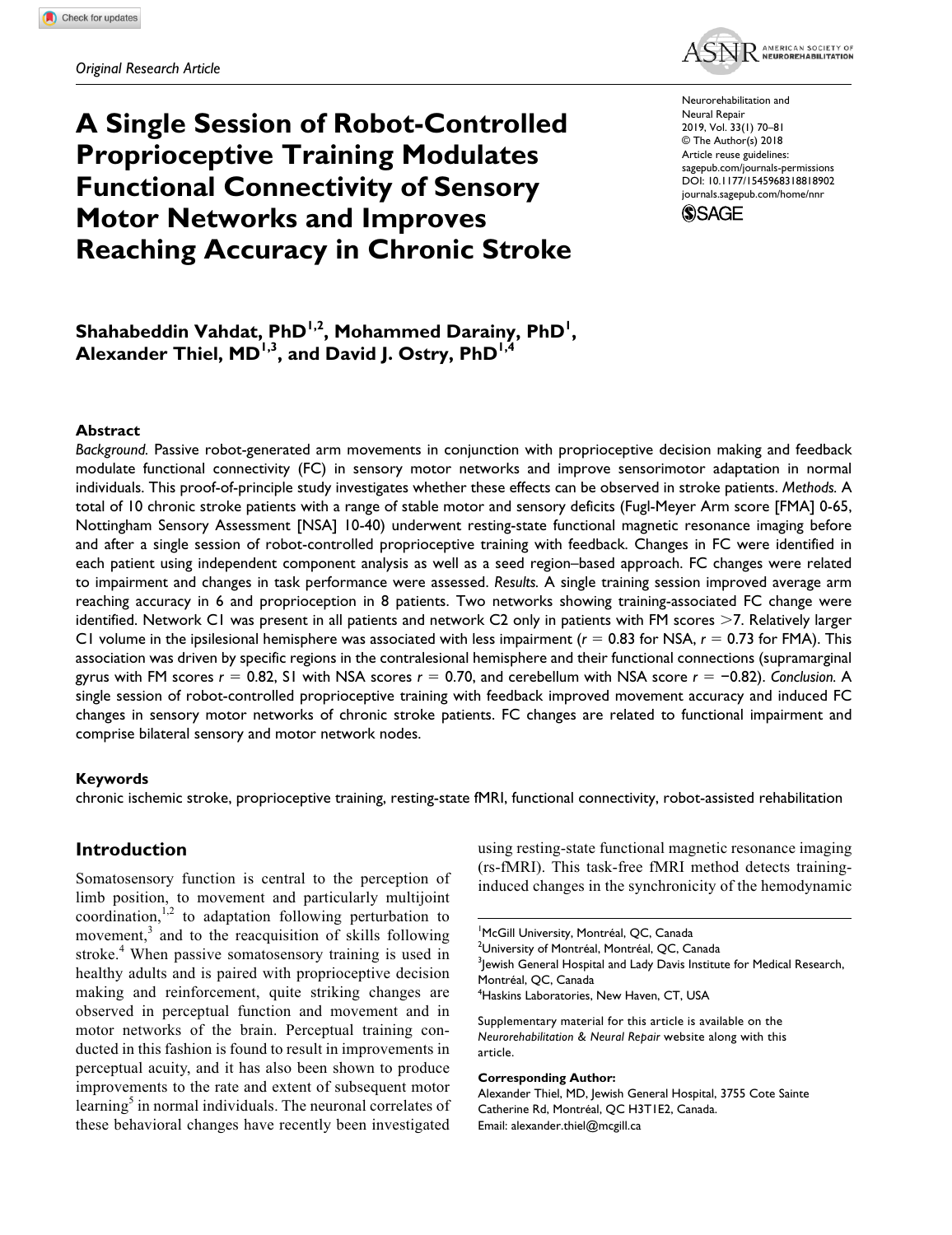response of neuron groups throughout the brain, thus defining networks of high synchronous activity. Vahdat and colleagues have recently documented learninginduced changes in resting-state networks (RSNs) following motor<sup>6</sup> and perceptual<sup>7</sup> training using hypothesis-driven (seed-based) and hypothesis-free methods (independent component analysis  $[ICA]^{8,9}$ ). These changes were associated with improvements in behavioral task performance in healthy individuals (see Guerra-Carrillo et  $al^{10}$  for a review). Sensory recovery also indicates a capacity for motor improvements in stroke patients and may be essential in the initiation of adaptive reorganization in motor systems.<sup>11</sup> In a series of PET experiments,  $we^{12}$  and others<sup>13-15</sup> investigated changes in the pattern of brain activation during passive movements in hemiplegic patients with subcortical stroke. These studies demonstrated the importance of passive training in inducing functional reorganization in bilateral sensorimotor areas. rs-fMRI has been used to study network disruption in acute and chronic stroke patients (see Thiel et al<sup>12</sup> for review). These studies seem to suggest that reduced interhemispheric connectivity correlates with functional impairment and that a wellbalanced interhemispheric control of excitatory and inhibitory connections is required for optimal execution of sensorimotor function.<sup>16</sup> Decreased interhemispheric connectivity in the acute phase gradually increases during the subacute stage and tends to renormalize to prestroke values in well-recovered chronic patients.<sup>17-19</sup> The effect of therapeutic intervention on RSN connectivity, however, remains to be studied.

Different forms of somatosensory stimulation such as peripheral nerve stimulation,<sup>20,21</sup> muscle tendon vibration,<sup>22</sup> or paired associative stimulation<sup>23</sup> have been shown to enhance corticospinal excitability or induce changes in corticomotor representation in healthy individuals.<sup>20-22</sup> In some cases,<sup>24</sup> improvements in functional measures of motor performance (such as muscle strength or number of correct key presses in motor sequence practice) have been reported in stroke patients. Compared with these forms of somatosensory stimulation, which generally involve focal afferent stimulation, passive perceptual training can access more of the distributed sensorimotor network.<sup>12,25</sup> Somatosensory perceptual training can also be used in rehabilitation therapy whenever voluntary movement of a paretic limb is either too difficult or impossible. However, the effectiveness of passive perceptual training, specifically after a short training session, remains a matter of debate. $^{26}$ 

With this proof-of-principle study, we seek to answer the question of whether somatosensory training–induced changes in sensory motor connectivity can be detected in stroke patients and whether these changes result in improved movement accuracy, similar to normal controls. Robotcontrolled passive perceptual training would have potential for developing new rehabilitation strategies that may specifically be applied in patients with prolonged stays in acute hospitals, who are too severely affected to participate in active training.

## **Methods**

#### *Patients*

A total of 10 chronic stroke patients (>6 months after symptom onset) were recruited from the secondary stroke prevention clinic of the Jewish General Hospital, Montréal (see Table 1 for clinical and demographic data). Following informed consent, all patients underwent behavioral testing, including Fugl-Meyer Assessment for upper extremity (FMA) and Nottingham Sensory Assessment (NSA).

## *Behavioral Procedures*

Patients were seated in front of a computer screen, and the patient's paretic arm was attached to a 2 degree-of-freedom robotic arm (In Motion2, Interactive Motion Technologies) using a custom-made plastic arm cast.

On the first day of the experiment (day 1), patients first underwent an initial test of reaching accuracy, in which they were required to move the robotic arm from a start to a target position as straight as possible (see Supplementary Methods for details). Six patients performed 2 to 4 blocks of 50 reaching movements each, depending on their comfort level. Patients rested for 10 minutes between each practice block. Four patients could not actively and steadily move the robotic arm. For these patients, the robot passively moved the arm along the straight line connecting the start and end positions in 4 blocks of 50 movements each. Afterward, patients were transferred to the brain imaging center for structural and functional MRI scans (see below).

The following day (day 2), patients underwent 1 session of 4 blocks of somatosensory training,<sup>5</sup> in which the paretic arm was again attached to the robotic handle. Each block consisted of 50 trials, in which the robot moved the arm outward on one of a set of fan shaped trajectories that deviated from the body midline by up to  $n<sup>o</sup>$  to the right or left (Figure 1A). At the beginning of this session, for each patient, *n* was defined as the angle at which left-right discrimination was correct in 18 out of 20 trials (range 24°-50°). Patients were required to judge and verbally report on each trial whether the arm had been moved to the right or left of the midline, and verbal feedback on accuracy was provided. In the first block, feedback on judgment accuracy was withheld to provide a baseline measure of perceptual function before supervised training. The robot was programmed to passively move the patient's arm through 10 fan-shaped trajectories that were distributed equally to the right and left of the midline (*n*, 6*n*/8,  $4n/8$ ,  $3n/8$ ,  $2n/8$ ), with a maximum deviation of  $n^{\circ}$  to ensure a training effect. After each trial, the robot brought back the patient's arm to the start position. All passive movements had the same velocity profile and were 15 cm in length. Visual feedback of target and handle position was eliminated as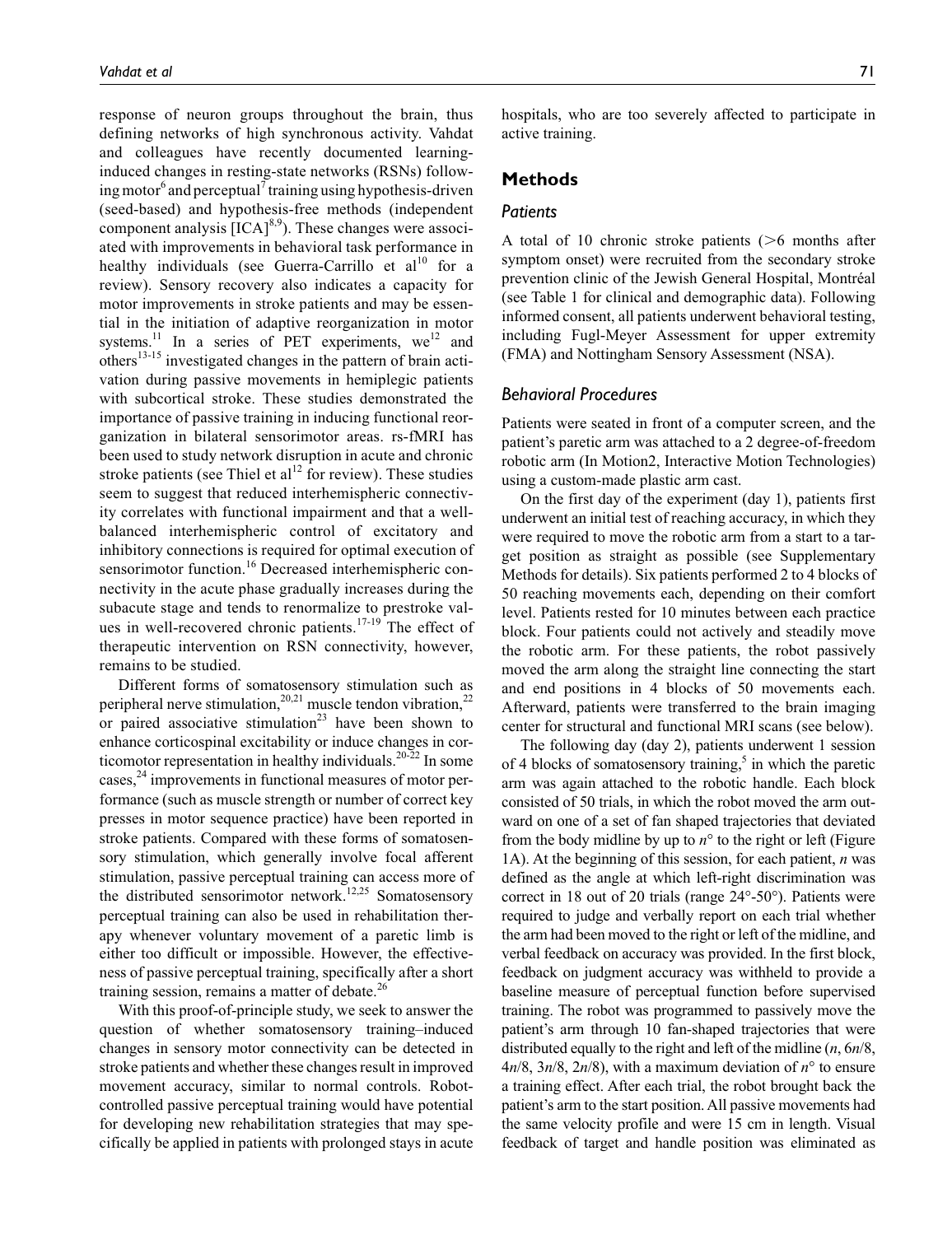| Patient ID | Age (years) | Sex | <b>Time Since</b><br>Stroke (months) | <b>Stroke Location</b>                                                                 | <b>Concomitant Medications</b>                                                                                       | FMA (66) | <b>NSA (34)</b> |
|------------|-------------|-----|--------------------------------------|----------------------------------------------------------------------------------------|----------------------------------------------------------------------------------------------------------------------|----------|-----------------|
|            | 79          | M   | 95                                   | Ischemic: left MCA                                                                     | Acetylsalicylic acid,<br>rosuvastatin, metoprolol,<br>hydrochlorothiazide,<br>candesartan, glyburide,<br>mirtazapine | 0        | 18              |
| 2          | 59          | M   | 40                                   | Ischemic: right capsular                                                               | Acetylsalicylic acid,<br>atorvastatin, mirtazapine                                                                   | 60       | 34              |
| 3          | 52          | M   | 4                                    | Ischemic: right MCA                                                                    | Acetylsalicylic acid, simvastatin,<br>pantoprazole                                                                   | 45       | 20              |
| 4          | 68          | M   | 12                                   | Ischemic: right corona<br>radiata, extension to<br>lentiform                           | Atorvastatin, clopidogrel                                                                                            | 65       | 34              |
| 5          | 71          | F   | 8                                    | Ischemic: left MCA                                                                     | Acetylsalicylic acid, atorvastatin                                                                                   | 7        | 26              |
| 6          | 69          | M   | 16                                   | Ischemic: left MCA<br>(with hemorrhagic<br>transformation)                             | Acetylsalicylic acid,<br>atorvastatin, amlodipine                                                                    | 4        | 10              |
| 7          | 59          | M   | 156                                  |                                                                                        | Ischemic: left ACA/MCA Clopidogrel, atorvastatin,<br>amlodipine                                                      | 18       | 21              |
| 8          | 55          | F   | 21                                   | Ischemic: left MCA                                                                     | Acetylsalicylic acid,<br>rosuvastatin                                                                                | 46       | 28              |
| 9          | 53          | M   | 30                                   | Ischemic: left corona<br>radiata and left<br>posterior limb of the<br>internal capsule | Acetylsalicylic acid,<br>atorvastatin, metformin,<br>ramipril                                                        | 65       | 34              |
| 10         | 60          | M   | 19                                   | Ischemic: left MCA                                                                     | Acetylsalicylic acid, atorvastatin                                                                                   | 10       | 28              |

**Table 1.** Patient Demographic and Clinical Data.

Abbreviations: ACA = anterior cerebral artery; F, female; FMA, Fugl-Meyer Assessment for upper extremity; M, male; MCA = middle cerebral artery; NSA, Nottingham Sensory Assessment.

soon as robot started the passive movement until it returned to the start position again. Patients were instructed not to resist the action of the robot to minimize active involvement of the motor system in the sensory training procedure. Following the sensory training, patients were transferred to the imaging center and underwent a second brain scanning session. Finally, patients returned to the robotic lab to perform a final block of 50 trials of active reaching movements approximately 2 hours after the end of sensory training.

#### *Behavioral Analysis*

For reaching movements, the perpendicular deviation of the hand from a straight line, connecting start and end positions at the time of maximum tangential velocity was calculated (Figure 1D), obtaining quantitative estimates of movement straightness and, thus, accuracy. For somatosensory training, patient's perception of the boundary between left and right was estimated using the method of constant stimuli. We obtained an estimate of the perceptual boundary between right and left for each patient separately by fitting a logistic function to that patient's entire set of lateral deviations and associated binary (right/left) responses (Figure 1B). The 50% point of the psychometric function defined the perceptual boundary.

# *Image Preprocessing*

All fMRI data were acquired using a 3 Tesla Siemens Trio MR scanner at the Montréal Neurological Institute (MNI). Data processing was carried out using the FSL software package [\(http://www.fmrib.ox.ac.uk,](http://www.fmrib.ox.ac.uk) FMRIB, Oxford, UK), FSL version 4.1. $^{27,28}$  We used the same preprocessing pipeline as described previously.<sup>6</sup> Data sets for the 2 patients with right hemisphere strokes were left-right mirrored along the anterior-posterior axis. Details of imaging procedure and preprocessing are reported in Supplementary Methods.

## *Functional Localizer Task*

Patients underwent a passive arm movement task conducted in the scanner on day 2 to define the locations of seed coordinates used in the seed-based functional connectivity (FC) analysis. The details of the localizer task and analysis are reported in Supplementary Methods. For consistency across patients, we only selected contralesional seed regions, so that all patients had meaningful BOLD signals outside their lesion mask. The MNI coordinates of seed voxels, the *Z* values of the activity peaks, and their anatomical labels are listed in Supplementary Table 1.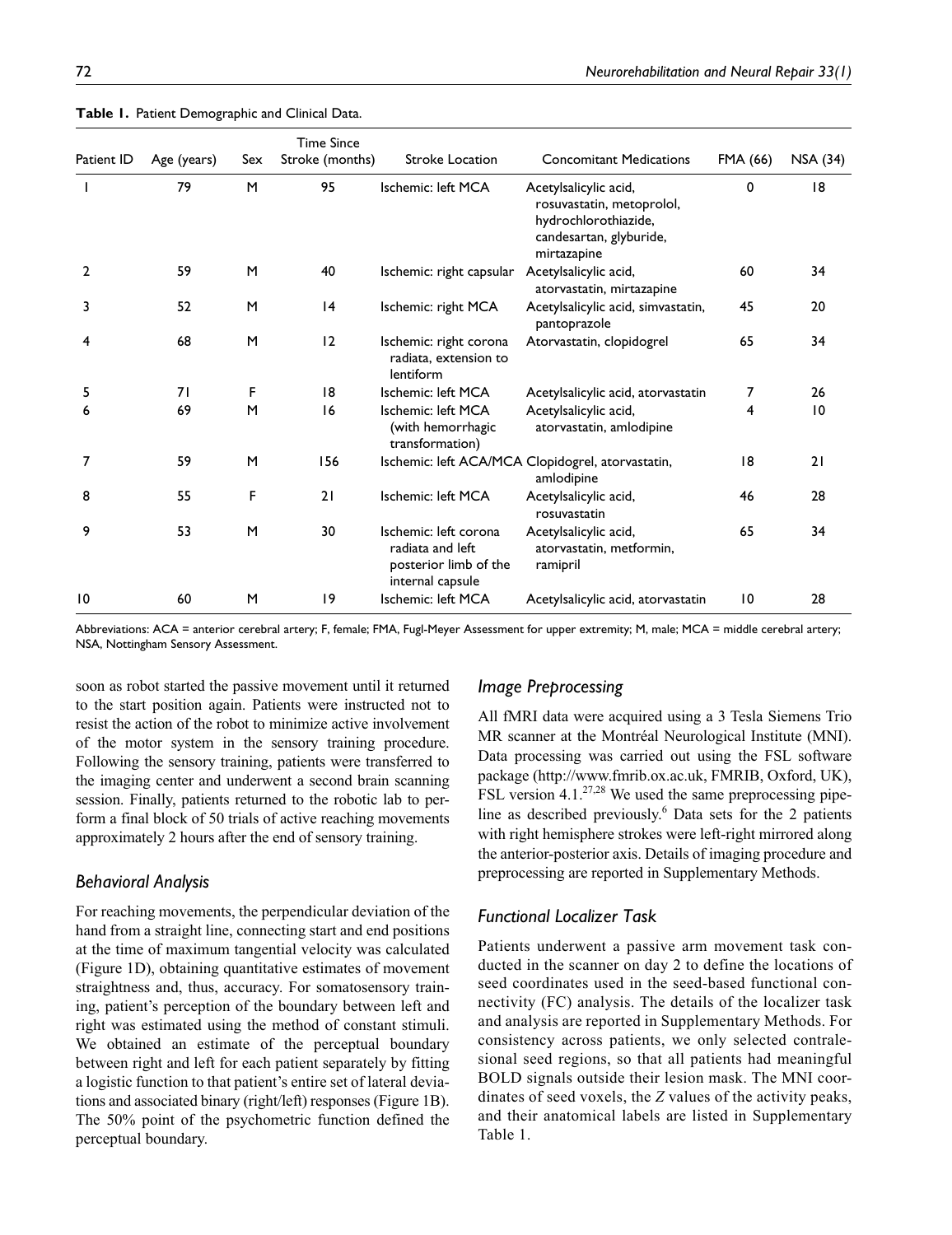

**Figure 1.** Somatosensory training procedure and behavioral results. A. In somatosensory training blocks, the robot passively displaced the individual's arm along 1 of 10 trajectories (blue lines). Top-down view shows the entire fan-shaped displacement pattern. B. Systematic shift in the psychometric function of a representative patient as a result of somatosensory learning (dots show tested limb positions and binary responses; before and after denote the first and last block of perceptual training). C. The perceived boundary between left/right becomes more accurate over the course of somatosensory training (mean across all patients, error bars represent standard error of the mean). D. Sample reaching movement trajectories of a representative patient before (blue) and after (red) somatosensory training. Reaching movements become straighter following somatosensory training. E. Lateral movement deviation before and after somatosensory learning averaged across patients. The patients' lateral deviation significantly decreased following somatosensory learning (*P* < .01). F. The relationship between the change in perpendicular deviation and perceptual boundary before and after sensory training. In 5 of 6 patients, a shift in somatosensory perception toward the body midline coincides with straighter active movements following somatosensory training.

## *Seed-Based FC Analysis*

We defined a spherical mask (radius  $= 6$  mm) around each seed in MNI standard space. The average time course of the BOLD signal within the transformed region of interest (ROI) mask during each resting-state scan was then calculated and used as the regressor of interest in a subject-level GLM to assess the FC of each ROI with every other voxel in the brain (see Supplementary Method). This analysis produced maps of all voxels that were positively or negatively correlated with an ROI's mean time course.

This was followed by between-subjects analyses using a mixed-effects model (FLAME) implemented in FSL.<sup>29</sup> To detect changes in FC related to patients' clinical scores, FMA and NSA scores were used as regressors to obtain a weighted average of the difference between scans (posttraining compared to pretraining conditions) across patients.<sup>6</sup> Corrections for multiple comparisons at the cluster level were carried out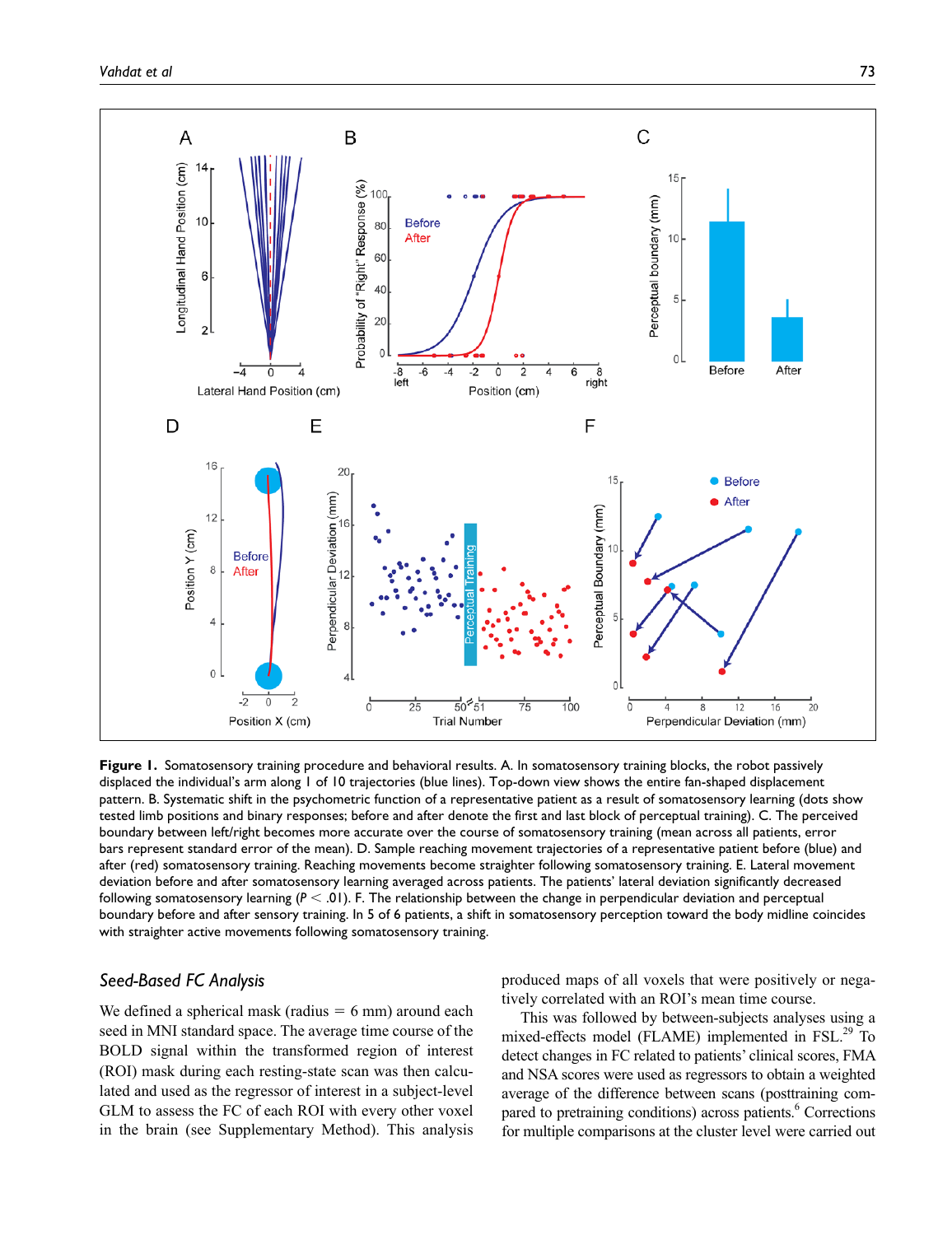using Gaussian random field theory (minimum *Z* > 2.7; cluster significance:  $P < .05$ , corrected). To correct for multiple ROIs, we identified as statistically significant those clusters that had a probability of better than  $P = 0.05/10$  (10 was the number of ROIs). Pearson correlation coefficients were calculated between the change in FC from pretraining to posttraining conditions and FMA/NSA scores.

# *Shared and Specific ICA (SSICA)*

Given the heterogeneity in infarct location and size in the sample, we also assessed training-induced FC changes in each individual patient.  $SSICA<sup>8,9</sup>$  systematically classifies independent components (brain networks) that are specific to each experimental condition/ group and represent a significant difference in FC across conditions.

Here, SSICA was applied on the resting-state data set to identify those brain networks<sup>7</sup> that are specific to the posttraining condition because these reflect the connectivity changes induced by the training. As part of SSICA preprocessing (see Supplemental Methods), the dimension of subject-level functional data for each session was reduced from 2000 (2 runs, 1000 volumes per run) to 50, corresponding to at least 80% of total variability per individual. To extract the components across conditions, for each patient, the reduced rs-fMRI data for the pretraining and posttraining sessions were time concatenated and fed to the SSICA algorithm. We extracted 30 networks using the SSICA algorithm and let the algorithm extract up to 2 specific networks per condition. Corrections for multiple comparisons at the cluster level were performed using Gaussian random field theory as implemented in FSL software  $(Z > 2.7)$ ; cluster significance,  $P < .05$ , corrected).

Finally, for each specific network, we calculated the volume of activation in each hemisphere (NetVol), which is the sum of all voxels in each hemisphere showing training-associated FC change. An asymmetry index was defined based on NetVol values in the ipsilesional and contralesional hemispheres as follows:

Net Vol asymmetry

$$
index = \frac{(Ipsilesional NetVol - Contralesional NetVol)}{(Ipsilesional NetVol + Contralesional NetVol)}.
$$

# **Results**

# *Behavioral Results*

Eight of 10 patients completed 4 blocks of somatosensory perceptual training. The training resulted in a more accurate perception of right-left boundary at the body midline  $[t(7) = 2.71, P < .05$ ; Figure 1C. The slope of the psychometric function did not change significantly

between the first and last block of perceptual training  $(P > .4)$ .

For the 6 patients who could perform the active arm reaching test, we collected 2 blocks of reaching movements before and after the perceptual training. Figure 1E shows the group average of these data on a trial-by-trial basis. Patients' reaching movements following perceptual learning became straighter than before  $[t(5) = 4.333]$ ; *P* < .01], thus showing significant improvement (reduced curvature) after a single perceptual training session.

We also investigated the relationship between improvement of movements and changes in perception of limb position. For 5 of the 6 patients who performed the active reaching test, a shift in somatosensory perception toward the body midline coincided with an improvement in movement (less curvature) from before to after perceptual training (Figure 1F). The sixth patient also showed an improvement in movement, but this patient had the best baseline perceptual estimates, and there was no room for improvement. A *t*-test, which was conducted to assess whether the ratio between the improvement in movement and the improvement in perception was different from zero, was marginally significant:  $P(df = 5)$  $= .0599.$ 

#### *Neuroimaging Results: Seed-Based Analysis*

Motor function as determined by FMA scores was correlated with training-induced FC changes in a network comprising supramarignial gyrus (SMG) (seed) and ipsilesional SMG and S1 (Figure 2A). A post hoc analysis of FC values before and after training showed that these areas became more positively correlated posttraining (Figure 2B). Also, as confirmed by Pearson correlation (Figure 2C), those patients with a greater residual motor function showed a greater FC change between bilateral SMG and S1 following training.

Two networks showed a significant change in FC with regard to sensory function as measured with NSA scores. Contralesional S1 increased its connectivity with a network of bilateral SMA, M1, and pre-motor cortex (PMC) (Figures 3A-3C). Pearson correlation confirmed that those patients with greater NSA scores showed a greater FC increase within this network. Furthermore, a seed ROI in the ipsilesional cerebellar cortex (lobule VI) showed a significant change in FC (increased negative correlation) with a network of bilateral SMG and S1 areas (Figures 3D and 3E, bottom row). Again, the amount of increase in negative connectivity was related to patients' residual somatosensory function (Figure 3F, scatter plot).

We also performed the seed-based analysis to identify brain regions correlated with the behavioral changes. Only the 6 patients with kinematic and 8 patients with perceptual boundary data were included in this analysis, which resulted in no significant correlation between FC changes and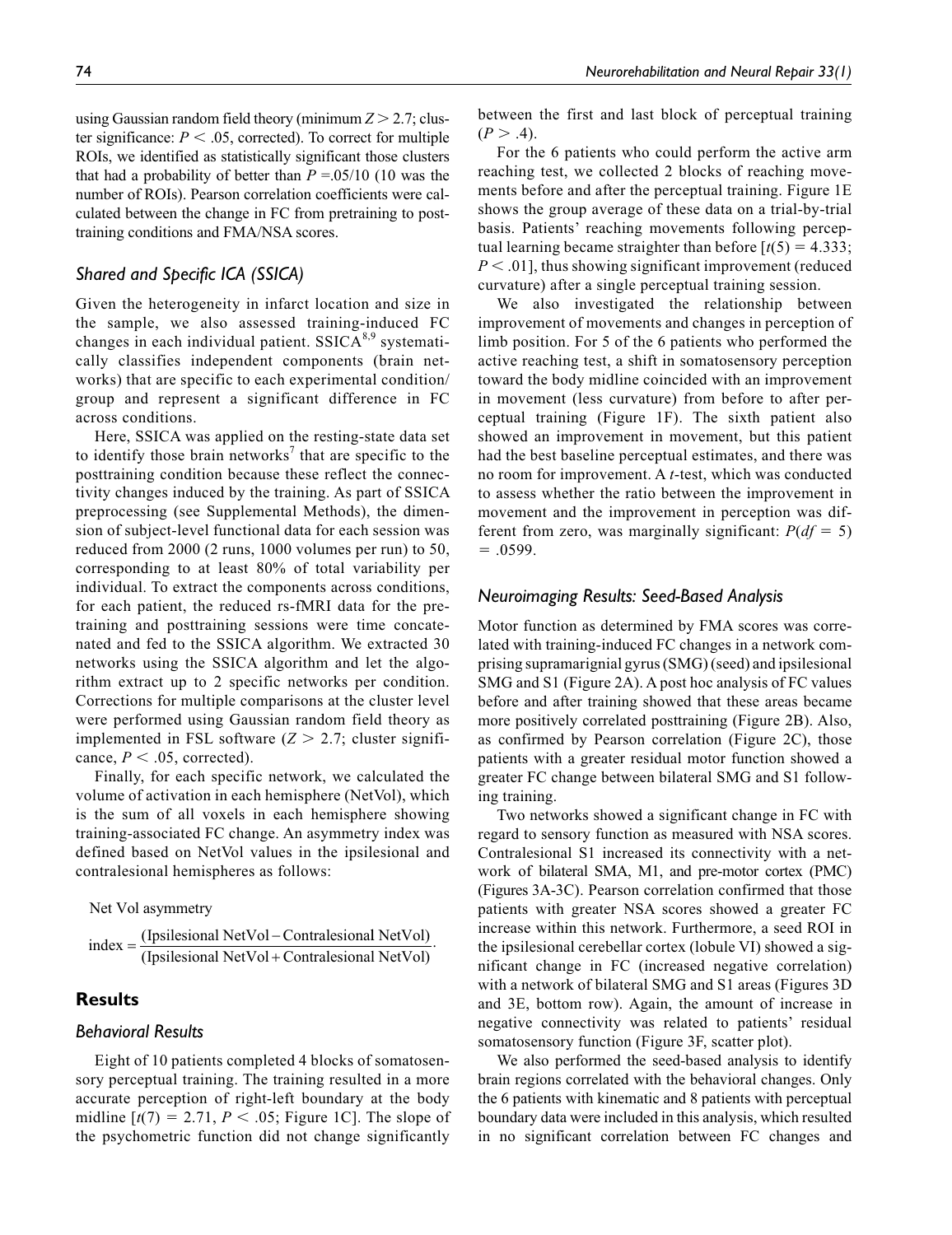

**Figure 2.** Training-induced functional connectivity changes associated with Fugl-Meyer Upper Extremity Scale (FMA). A. Functional connectivity between the bilateral supramarginal gyri increased significantly from pretraining to posttraining sessions in relation to patients' FMA scores. The seed location is shown in green (left axial slice), and the color-coded map represents *Z* scores (middle and right slices). B. Bar plots show average functional connectivity (FC) in the associated cluster, shown in panel (A), for each of the pretraining and posttraining sessions (error bars represent standard error of the mean). C. Patients with greater change in bilateral supramarginal gyri FC following somatosensory training showed a greater residual motor function as measured by FMA.



**Figure 3.** Training-induced functional connectivity changes associated with Nottingham sensory assessment (NSA). A, D: color-coded Z-score maps show clusters whose FC changed significantly from pre- to post-training sessions in relation to patients NSA score. The FC between the contralesional BA3 and contralesional M1, S1 and SMA significantly increased in association to NSA scores (A). Likewise FC changed significantly between the ipsilesional cerebellar cortex (lobule VI) and contralesional supramarginal gyrus and ipsilesional superior parietal cortex (D). B, E: bar plots show average Z-scores in the associated clusters in the pre- and post-training sessions. C, F: patients with greater change in FC in these connections (shown in A, D) showed a greater residual sensory function as measured by NSA.

changes in behavior (mixed-effect analysis, cluster level threshold *P* < .05, *Z* > 2.7).

To investigate the specificity of our results, we performed additional analyses using seed locations outside the sensorimotor network (including visual [MNI coordinates:  $x = 2$ ,  $y = -82$ ,  $z = 4$ , auditory [48, -24, 9], and posterior cingulate cortex  $[2, -54, 26]^{30}$ ). This analysis resulted in no significant change in FC related to any of these regions across scanning sessions, suggesting that fluctuations of BOLD signals outside the sensorimotor network were nonspecific and not altered by the perceptual training.

#### *Neuroimaging Results: ICA*

Brain networks (components) with significantly higher FC in the posttraining compared with the pretraining condition are shown in Figure 4 sorted from top to bottom based on patient's FMA scores. The 2 networks are color-coded in orange (C1) and blue (C2) for each patient. C1, identified in all patients ( $P < .01$ , orange in Figure 4), mostly comprised subcortical areas such as the contralesional thalamus and basal ganglia, bilateral cerebellum, and some clusters in the parietal cortex. A second network, C2 (blue in Figure 4), was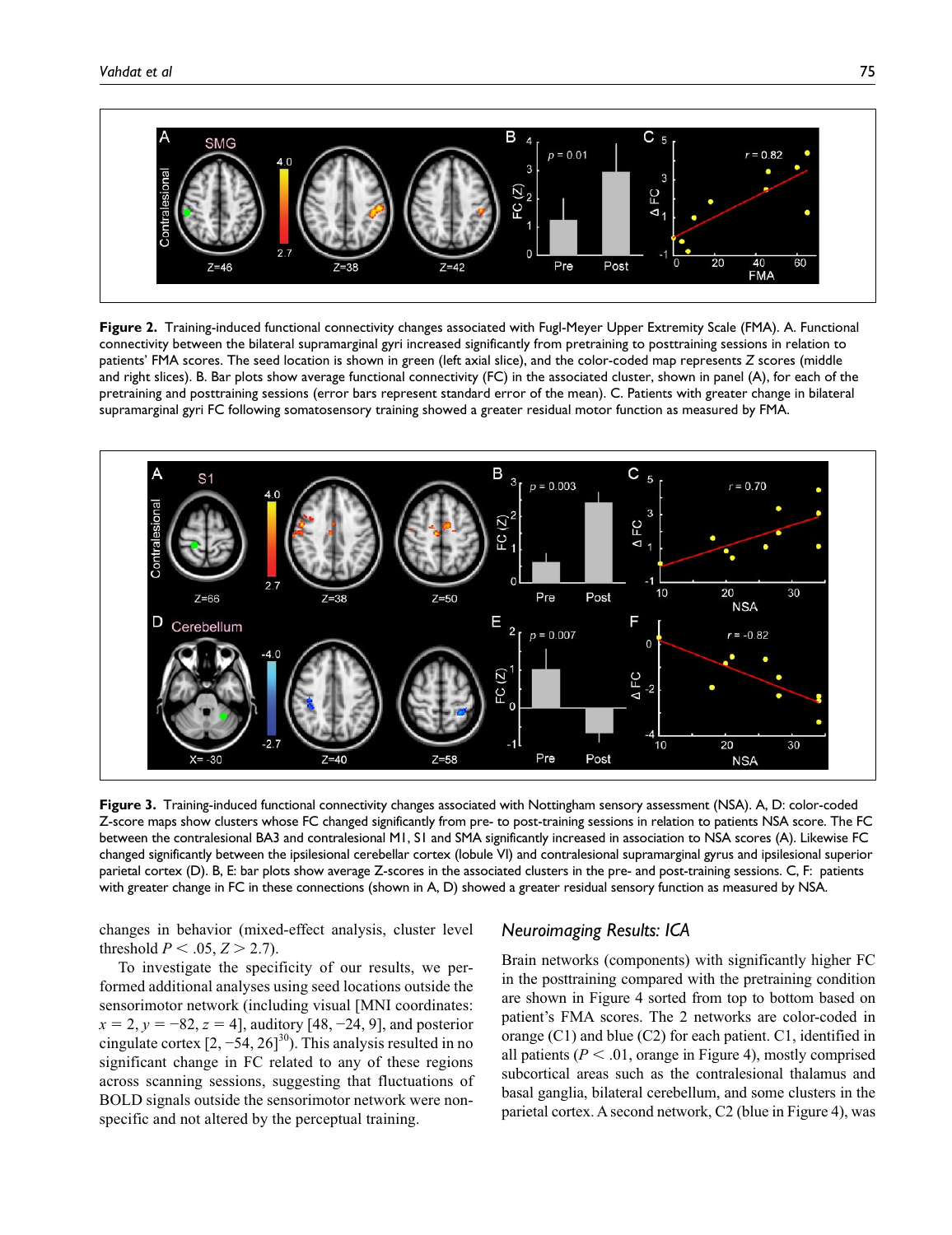

Figure 4. Brain networks in individual patients showing greater connectivity in the posttraining compared with pretraining condition. Each row shows the color-coded *Z*-score maps of the specific components related to the posttraining session for 1 patient. Patients are sorted based on their Fugl-Meyer Upper Extremity Assessment (FMA) scores. Up to 2 specific components (color coded in red and blue) were extracted for each patient. The specific component encoded in red (C1) mostly comprised the subcortical regions (striatum, thalamus, and the cerebellum), whereas a second component (C2) encoded in blue mostly comprised sensorimotor cortical regions. In patients with lower FMA scores, only 1 significant specific component (C1) was identified.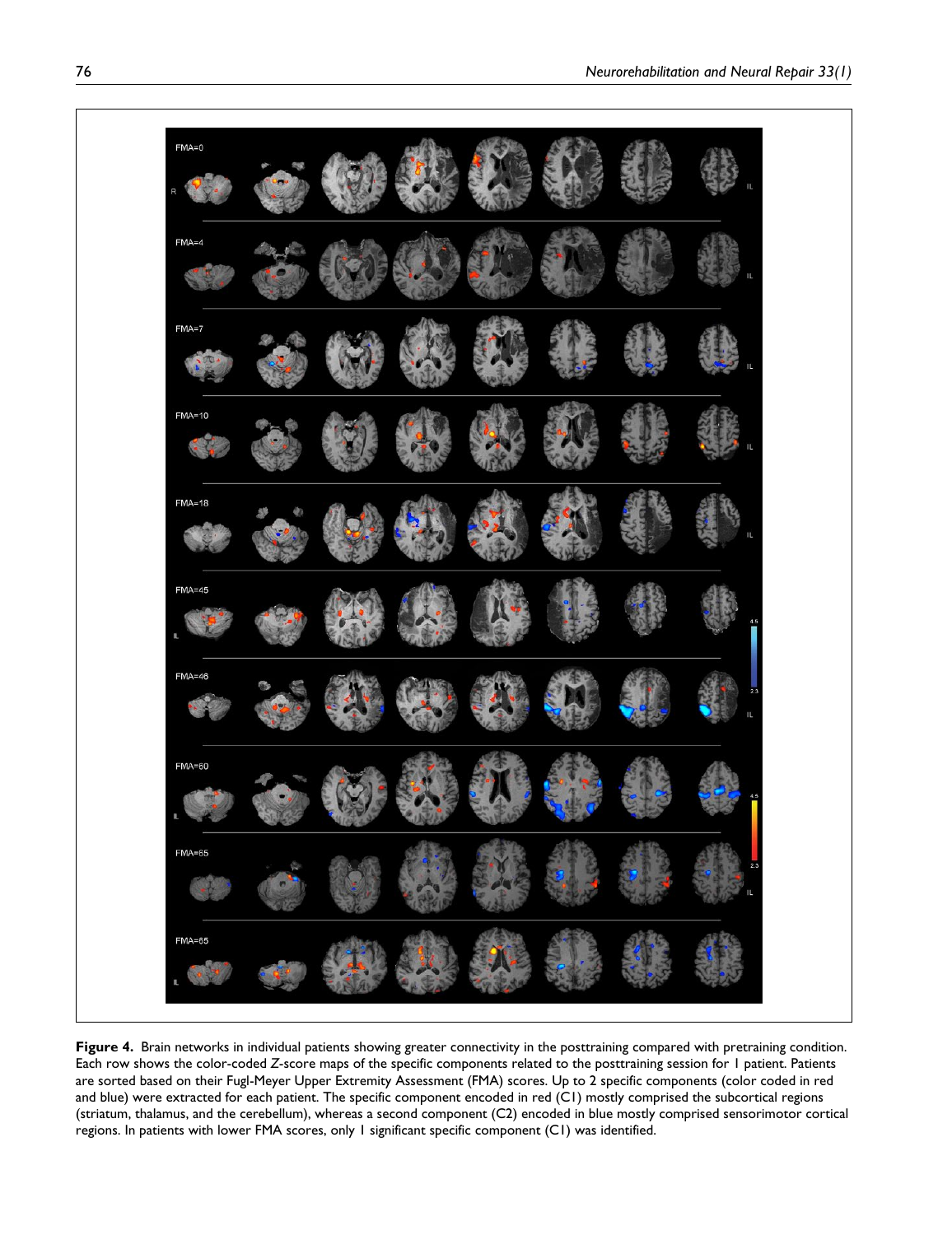

**Figure 5.** Ipsilesional and contralesional network volumes and their relationship to patients' clinical scores. a and b, respectively, show the network 1 (C1) and network 2 (C2) volume of activation (shown in Figure 4 as red and blue components) in each hemisphere. Error bar shows standard error of the mean. c: significant linear relationship between the somatosensory and motor residual functions as measured by Nottingham sensory assessment (NSA) and Fugl-Meyer upper extremity assessment (FMA) respectively (p < 0.05). d and e show the linear relationship between the C1 network laterality index and the NSA and FMA scores, respectively. Patients with larger volume of activation in the ipsilesional compared to the contralesional hemisphere showed greater NSA ( $r = 0.85$ ,  $p = 0.001$ ) as well as FMA scores ( $r = 0.73$ ,  $p = 0.01$ ).

only identified in patients with better residual motor function (FMA  $>$  7) and mainly comprised areas in the bilateral sensorimotor cortex, including M1, S1, SMG, SII, and SMA.

We then calculated the network volume (NetVol) in each hemisphere of each patient for each network alone (10 patients and 7 patients) and for both networks combined (10 patients). There was no significant difference between the NetVol of the ipsilesional and contralesional hemispheres  $(P > .05$  in all cases; Figures 5A and 5B), although there was a weak trend toward a higher contralesional NetVol for C2 (Figure 5B;  $P = .20$ ).

To assess interhemispheric differences in network extent, we calculated asymmetry indices for each network and patient (NetVol asymmetry index; see Methods). A positive or negative value of NetVol asymmetry index

represents a larger training-related network in the ipsilesional or contralesional hemisphere, respectively. We then evaluated the relationship between the NetVol asymmetry index and motor and sensory residual functions on a per subject basis (note that at baseline, there is a significant correlation between FMA and NSA scores; Figure 5C; Pearson correlation  $r = 0.74$ ,  $P = .01$ ). This analysis showed that the C1 network's asymmetry index is positively correlated to both NSA ( $r = 0.85$ ;  $P = .001$ ) and FMA  $(r = 0.73; P = .01)$  scores (Figures 5D and 5E). This means that less-impaired patients showed a relatively larger volume of network 1 in the affected hemisphere. No significant association between the asymmetry index in the C2 network or combined networks and FMA or NSA scores were found.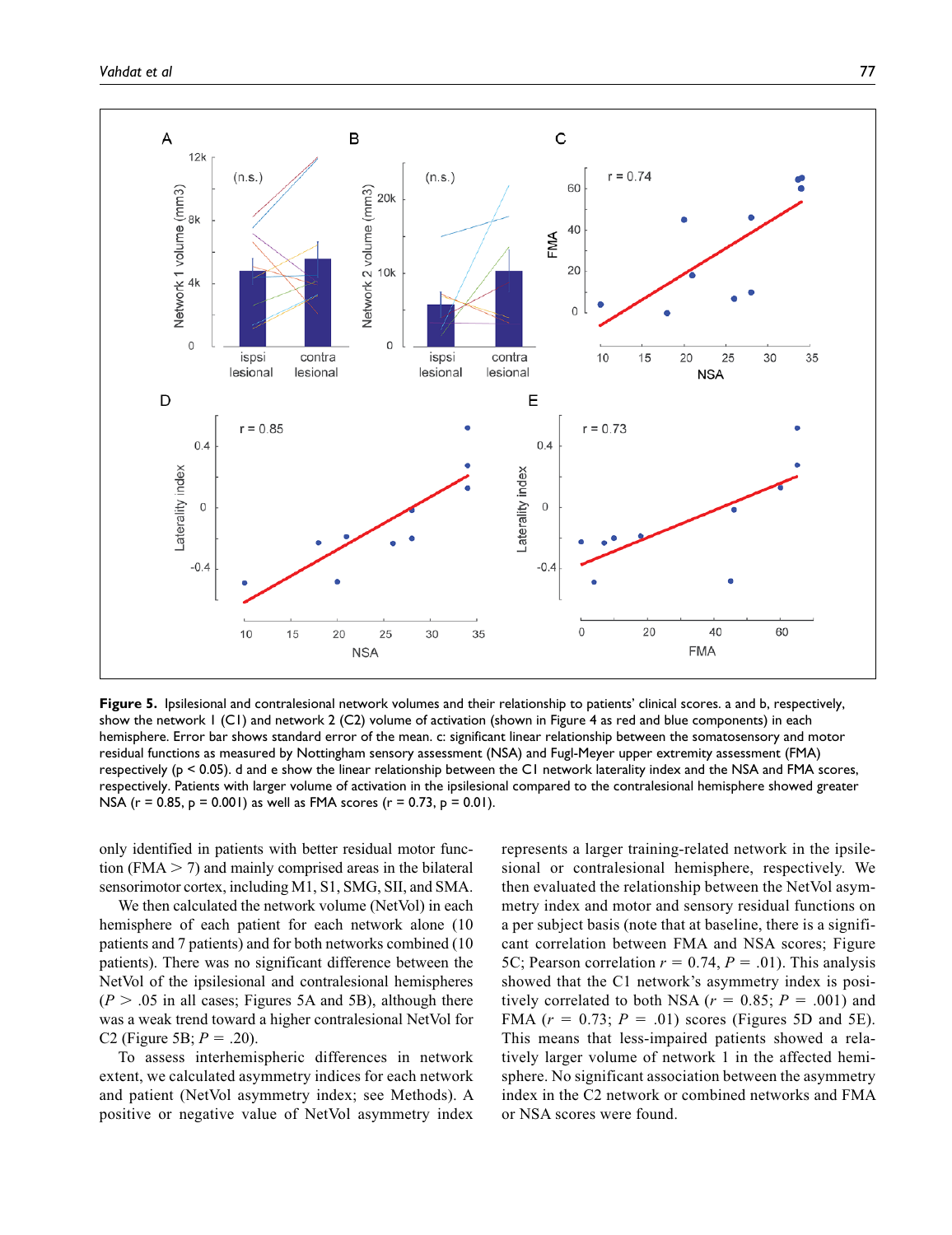# **Discussion**

It was the objective of this study to test the hypothesis that—similar to normal individuals—a single session of robot-controlled proprioceptive training with reinforcement and feedback would improve perceptual and motor performance in patients with chronic stroke and that FC changes could be measured in specific sensorimotor networks.

A close relationship between somatosensory and motor function $31,32$  as well as between proprioceptive function and motor learning<sup>11</sup> has previously been demonstrated in chronic stroke patients. In our sample, the degree of motor impairment (FMA) was also significantly related to the degree of somatosensory impairment (NSA). Proprioceptive training with feedback did improve proprioceptive function in our study population after 1 training session with 200 task repetitions. As observed in normal individuals,<sup>5</sup> chronic stroke patients' reaching movements also improved with respect to movement curvature, indicating that mechanisms linking proprioceptive to motor function are still intact in patients with mild to moderate motor impairment and can potentially be used to improve motor function.

Using rs-fMRI, this study also aimed to identify the neuronal correlates associated with these changes. rs-fMRI has several advantages over task-based or -evoked fMRI when studying patients after stroke<sup>33</sup>: First, rs-fMRI is not subject to changes in task parameters during acquisition (eg, performance speed, power, movement trajectory) and, thus, allows evaluation of learning-related functional networks under similar experimental conditions before and after training. Second, rs-fMRI allows the study of more persistent effects of training beyond the periods of task performance. Finally, even patients with severe disabilities can undergo resting-state scans without causing excessive motion artifacts that potentially degrade image quality.

Training-associated FC changes related to residual motor function were detected in a network comprising bilateral SMG and S1. An increase in connection strength (meaning an increase in synchronicity of the BOLD signal fluctuations) within this network resulting from the training was positively correlated with upper-limb motor function. Several studies in normal healthy individuals have described an involvement of the SMG in motor learning,  $34,35$  and it has been suggested that the SMG plays a key role in the suppression and correction of planned movements in heathy controls by suppressing movement plans from the dorsolateral prefrontal cortex if the plans do not match visual feedback.<sup>36</sup> In our proprioceptive training task, patients were deprived of visual input; thus, only proprioceptive information would be available to modulate FC in the SMG-S1 network. This proprioceptive feedback processing capability within a bilateral sensory network seems to be a crucial precondition for preserved motor function after stroke. Anatomical studies have shown that this network includes the SMG as well as the

secondary somatosensory cortex, ventral premotor cortex, and ventrolateral prefrontal cortex.<sup>37,38</sup>

Two distinct networks were associated with sensory function. In the first network, comprising contralesional S1 (seed), contralesional M1, and PMC as well as bilateral SMA, a training-associated increase in FC was positively correlated with residual sensory function. Coherent FC increases in this network have been described in normal individuals using a nearly identical somatosensory training task (see Ostry and Gribble<sup>39</sup> for a review) and were found to be associated with motor learning.<sup>7</sup> The second network, in contrast, showed a negative association between residual sensory function and FC changes. The better the sensory function was preserved after stroke, the greater the negative correlation was in this suprainfratentorial network comprising ipsilesional cerebellum and bilateral S1 and SMG (Figures 3D to 3F). Negative FC indicates that resting-state BOLD fluctuations in this network were synchronously correlated prior to the training and became anticorrelated afterward (Figures 3E). Although there seems to be emerging consensus that anticorrelations in RSNs do in fact represent a neurophysiological signal $40,41$  rather than an artifact introduced by global signal regression, $42$  the interpretation of these anticorrelations remains open. The seed region for this network was placed in the lateral parts of lobule VI in the ipsilesional cerebellar hemisphere. This region receives afferent input via contralesional corticopontine tracts and the pontocerebellar tract mainly from M1 of the upper  $\limb^{43}$  and, to a lesser extent, also from S1<sup>44</sup> and the contralesional spinal cord. Efferent inhibitory output projects via the ipsilesional dentate nucleus to the contralesional lateral ventral nucleus of the thalamus and from there to the cortex.<sup>45</sup> Cortical target areas comprise M1, PMC, the intraparietal lobule, and prefrontal cortex.<sup>46</sup> Similar to normal individuals, FC of this region is negative and anticorrelated with the supratentorial network nodes. $6,7$  This is consistent with the overall inhibitory influence of the cerebellar cortex on the cortical sensorimotor areas. Activation of lobule VI has been described in evoked fMRI studies of adaptive visuomotor learning<sup>47</sup> and may indicate an adaptation process similar to proprioceptive learning. Interestingly, lesions to the anterior lobe and adjacent lobule VI lead, among others, to dysmetria of the extremities,48-50 a symptom that is very similar to the deviation from the straight line in our reaching task.

Although many aspects of sensorimotor learning and the involved networks share similarities between chronic stroke patients and normal individuals, there are also differences such as the absence of networks originating from seed volumes in typical motor regions (such as M1, SMA, or ventral PMC). These differences may be explained by a lesion effect not present in controls.

To investigate this further, a non–hypothesis-driven ICA was performed. The aim of this analysis was to identify network components with increased training-associated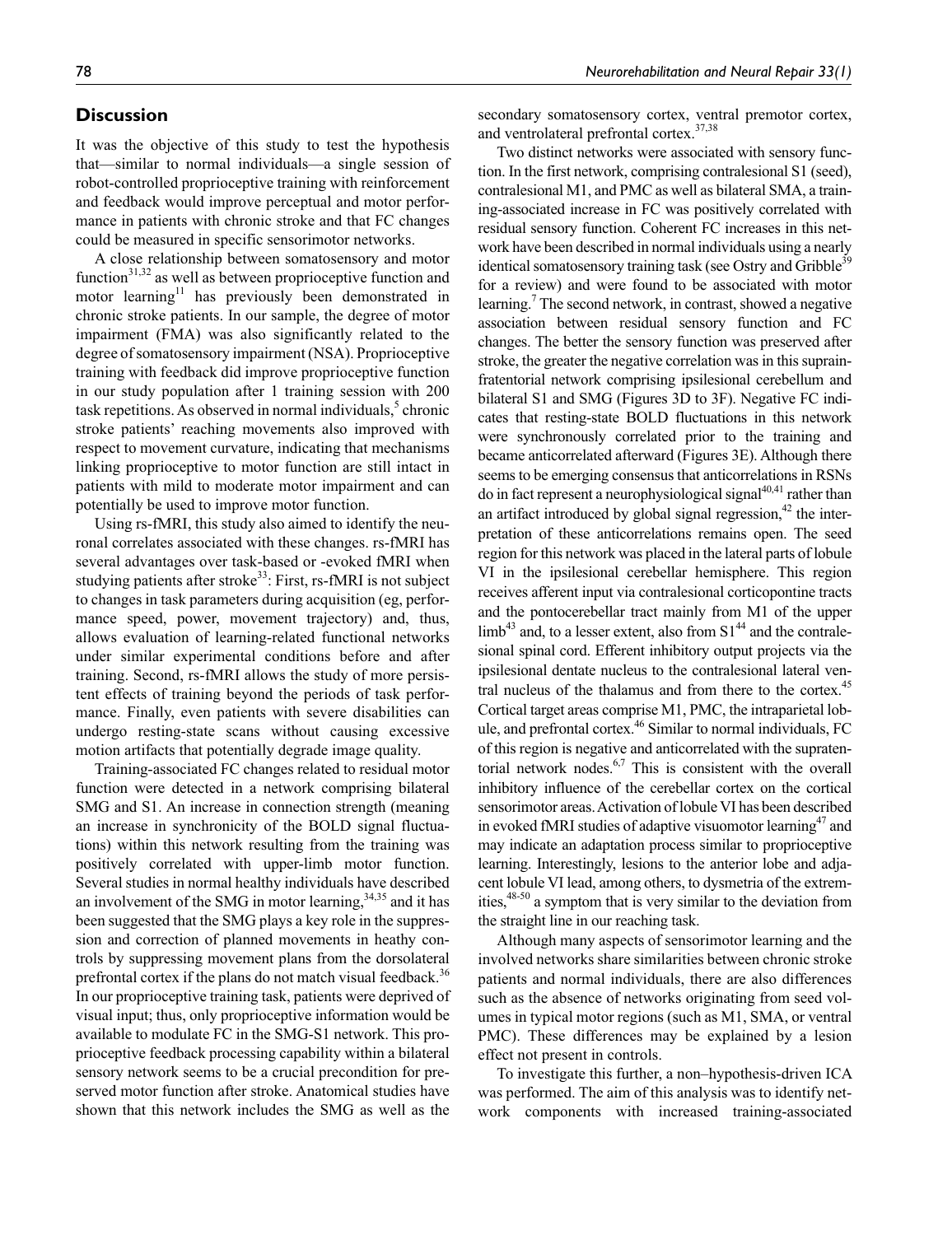connectivity in each individual patient. This resulted in 2 independent network components (C1 and C2), C1 being present in all patients independent of residual motor function and C2 only in patients with FMA scores greater 7 (Figure 4). Whereas C1 consisted mainly of subcortical regions (basal ganglia, thalamus), C2 comprised more cortical regions such as M1 and SMA. This demonstrates that our proprioceptive training induces connectivity changes in all patients, even those with severe motor deficits, and that more widespread connectivity changes, specifically in the cortex, appear to be associated with better residual motor function. Although the absolute volume of all network components across all patients was not different between both hemispheres, the volume asymmetry index, however, seems to suggest that better residual motor and sensory function is associated with relatively larger networks in the affected hemisphere, showing training-associated connectivity changes (Figure 5D-E) in the C1 network. These findings would be consistent with results from previous rs-fMRI studies in chronic stroke investigating spontaneous recovery, where a normalization of connectivity patterns in the affected hemisphere<sup>18,51,52</sup> as well as an increased connectivity in cortical sensory motor networks was associated with recovery.<sup>19</sup>

Some studies have reported that short periods of somatosensory training using passive movements are unable to induce plasticity in the human motor system. $53,54$  In contrast, others have shown that short periods of passive training can change the cortical motor representation<sup>25,55</sup> but they did not report any behavioral improvements as a result of sensory training. Moreover, it has been shown that passive training for longer periods (~4 weeks) is able to induce plasticity in the motor system in healthy individuals<sup>56</sup> and stroke patients.<sup>13,57</sup> However, in these studies, the passive training protocol did not include any cognitive engagement, and neither plasticity in the motor areas,  $53,54$  nor detectable functional improvement in motor behavior<sup>25,55</sup> was observed. Consistent with these observations, we previously found that passive movements alone were less able to change the characteristics of subsequent motor behavior, whereas passive movements together with decision making and feedback enhanced the following motor behavior and facilitated motor learning.<sup>5,7</sup>

This proof-of-concept study has some limitations that will have to be addressed in a larger trial before this training can eventually be developed into a possible future treatment for motor deficits after stroke. First, we performed this study in a limited number of individuals without a control group because we found it mandatory to demonstrate similar changes in FC and comparable behavioral effects after the robot-controlled training in stroke patients as we have observed in controls. Data from this study—even though it is in only 10 individuals—indeed suggest that this may be possible, under the assumption that chronic stroke patients would not show spontaneous and consistent changes in FC specific to the

sensorimotor network (and not in other networks such as visual or default mode network (DMN)), which are related to residual function. In addition, very similar changes were detected in each individual, again arguing against the interpretation of these findings as unspecific random fluctuations. Second, we have not measured electromyographic activity during the task, so it cannot entirely be ruled out that some of the connectivity changes may have been attributable to muscle coactivation. However, it is known that in healthy individuals, muscle coactivation decreases over the course of training with a robot. Thus, it is reasonable to assume that on the first experimental day, patients experienced similar or even higher levels of muscle coactivation compared with the second experimental day. If improvements in movement were a result of muscle coactivation, it would have to increase rather than decrease. We have also measured the force applied by the patient to the robot handle, which was on average approximately 4N. A force of this magnitude would be expected simply because of the passive stiffness of the arm and as a result of the patient's arm being cantilevered off the robot handle by the arm cast. This is consistent with the idea that an eventual effect of active force production in the passive movement procedure is very limited. Finally, we included patients with a large range in deficits. Despite the variable lesion size and deficits, we were able to detect connectivity changes in each individual, even those with very poor motor and/or sensory function. Given the variability of lesion size, we only investigated seed regions in the unaffected hemisphere that were present in all individuals. Future trials may specifically recruit patients with only subcortical lesions, so that seed regions in both hemispheres can be assessed.

In summary this proof-of concept study demonstrates that even a single session of robot-controlled proprioceptive training can induce connectivity changes in respective networks that are associated with residual motor and sensory function and translates into improved motor function in most individuals. Further studies are now required to test whether this approach can be developed into a rehabilitation strategy investigating important questions such as the effect of repeated training sessions as well as duration and possible generalization of treatment effects.

#### **Declaration of Conflicting Interests**

The authors declared no potential conflicts of interest with respect to the research, authorship, and/or publication of this article.

#### **Funding**

The authors disclosed receipt of the following financial support for the research, authorship and/or publication of this article: This work was supported by a grant from the Heart and Stroke Foundation of Canada (G16-0014661) to AT and DJO and a grant from the National Institute of Child Health and Development (NICHD R01 HD075740) to DJO.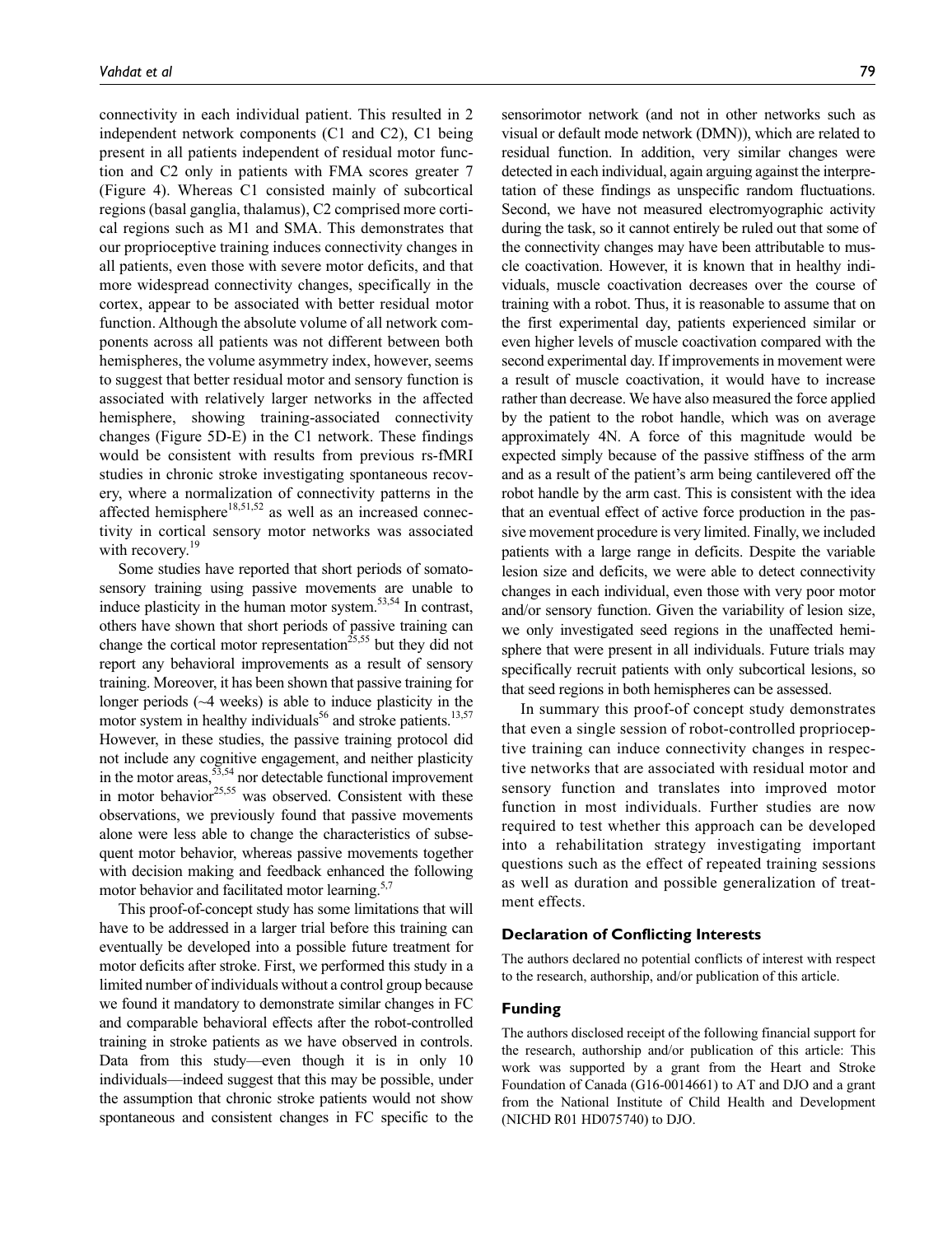#### **References**

- 1. Sainburg RL, Poizner H, Ghez C. Loss of proprioception produces deficits in interjoint coordination. *J Neurophysiol*. 1993;70:2136-2147.
- 2. Messier J, Adamovich S, Berkinblit M, Tunik E, Poizner H. Influence of movement speed on accuracy and coordination of reaching movements to memorized targets in threedimensional space in a deafferented subject. *Exp Brain Res*. 2003;150:399-416.
- 3. Miall RC, Kitchen NM, Nam SH, et al. Proprioceptive loss and the perception, control and learning of arm movements in humans: evidence from sensory neuronopathy. *Exp Brain Res*. 2018;236:2137-2155.
- 4. Boyd LA, Winstein CJ. Impact of explicit information on implicit motor-sequence learning following middle cerebral artery stroke. *Phys Ther*. 2003;83:976-989.
- 5. Darainy M, Vahdat S, Ostry DJ. Perceptual learning in sensorimotor adaptation. *J Neurophysiol*. 2013;110:2152-2162.
- 6. Vahdat S, Darainy M, Milner TE, Ostry DJ. Functionally specific changes in resting-state sensorimotor networks after motor learning. *J Neurosci*. 2011;31:16907-16915.
- 7. Vahdat S, Darainy M, Ostry DJ. Structure of plasticity in human sensory and motor networks due to perceptual learning. *J Neurosci*. 2014;34:2451-2463.
- 8. Maneshi M, Vahdat S, Gotman J, Grova C. Validation of shared and specific independent component analysis (SSICA) for between-group comparisons in fMRI. *Front Neurosci*.  $2016:10:417$
- 9. Vahdat S, Maneshi M, Grova C, Gotman J, Milner TE. Shared and specific independent components analysis for between-group comparison. *Neural Comput*. 2012;24:3052- 3090.
- 10. Guerra-Carrillo B, Mackey AP, Bunge SA. Resting-state fMRI: a window into human brain plasticity. *Neuroscientist*. 2014;20:522-533.
- 11. Vidoni ED, Boyd LA. Preserved motor learning after stroke is related to the degree of proprioceptive deficit. *Behav Brain Funct*. 2009;5:36.
- 12. Thiel A, Aleksic B, Klein JC, Rudolf J, Heiss WD. Changes in proprioceptive systems activity during recovery from post-stroke hemiparesis. *J Rehabil Med*. 2007;39:520-525.
- 13. Nelles G, Jentzen W, Jueptner M, Müller S, Diener HC. Arm training induced brain plasticity in stroke studied with serial positron emission tomography. *Neuroimage*. 2001;13(6, pt 1):1146-1154.
- 14. Nelles G, Spiekermann G, Jueptner M, et al. Reorganization of sensory and motor systems in hemiplegic stroke patients: a positron emission tomography study. *Stroke*. 1999;30: 1510-1516.
- 15. Nelles G, Spiekermann G, Jueptner M, et al. Evolution of functional reorganization in hemiplegic stroke: a serial positron emission tomographic activation study. *Ann Neurol*. 1999;46:901-909.
- 16. Grefkes C, Fink GR. Connectivity-based approaches in stroke and recovery of function. *Lancet Neurol*. 2014;13:206-216.
- 17. Park CH, Chang WH, Ohn SH, et al. Longitudinal changes of resting-state functional connectivity during motor recovery after stroke. *Stroke*. 2011;42:1357-1362.
- 18. Xu H, Qin W, Chen H, Jiang L, Li K, Yu C. Contribution of the resting-state functional connectivity of the contralesional primary sensorimotor cortex to motor recovery after subcortical stroke. *PLoS One*. 2014;9:e84729.
- 19. Wang C, Qin W, Zhang J, et al. Altered functional organization within and between resting-state networks in chronic subcortical infarction. *J Cereb Blood Flow Metab*. 2014;34:597-605.
- 20. Charlton CS, Ridding MC, Thompson PD, Miles TS. Prolonged peripheral nerve stimulation induces persistent changes in excitability of human motor cortex. *J Neurol Sci*. 2003;208:79-85.
- 21. Ridding MC, McKay DR, Thompson PD, Miles TS. Changes in corticomotor representations induced by prolonged peripheral nerve stimulation in humans. *Clin Neurophysiol*. 2001;112:1461-1469.
- 22. Steyvers M, Levin O, Van Baelen M, Swinnen SP. Corticospinal excitability changes following prolonged muscle tendon vibration. *Neuroreport*. 2003;14:1901-1905.
- 23. Stefan K, Kunesch E, Cohen LG, Benecke R, Classen J. Induction of plasticity in the human motor cortex by paired associative stimulation. *Brain*. 2000;123(pt 3):572-584.
- 24. Conforto AB, Ferreiro KN, Tomasi C, et al. Effects of somatosensory stimulation on motor function after subacute stroke. *Neurorehabil Neural Repair*. 2010;24:263-272.
- 25. Mace MJ, Levin O, Alaerts K, Rothwell JC, Swinnen SP. Corticospinal facilitation following prolonged proprioceptive stimulation by means of passive wrist movement. *J Clin Neurophysiol*. 2008;25:202-209.
- 26. Hesse S, Mehrholz J, Werner C. Robot-assisted upper and lower limb rehabilitation after stroke: walking and arm/hand function. *Dtsch Arztebl Int*. 2008;105:330-336.
- 27. Smith SM, Jenkinson M, Woolrich MW, et al. Advances in functional and structural MR image analysis and implementation as FSL. *Neuroimage*. 2004;23(suppl 1):S208-S219.
- 28. Woolrich MW, Jbabdi S, Patenaude B, et al. Bayesian analysis of neuroimaging data in FSL. *Neuroimage*. 2009;45(1, suppl):S173-S186.
- 29. Beckmann CF, Jenkinson M, Smith SM. General multilevel linear modeling for group analysis in FMRI. *Neuroimage*. 2003;20:1052-1063.
- 30. Song X, Panych LP, Chen NK. Data-driven and predefined ROI-based quantification of long-term resting-state fMRI reproducibility. *Brain Connect*. 2016;6:136-151.
- 31. Tyson SF, Hanley M, Chillala J, Selley AB, Tallis RC. Sensory loss in hospital-admitted people with stroke: characteristics, associated factors, and relationship with function. *Neurorehabil Neural Repair*. 2008;22:166-172.
- 32. Niam S, Cheung W, Sullivan PE, Kent S, Gu X. Balance and physical impairments after stroke. *Arch Phys Med Rehabil*. 1999;80:1227-1233.
- 33. Thiel A, Vahdat S. Structural and resting-state brain connectivity of motor networks after stroke. *Stroke*. 2015;46: 296-301.
- 34. Ma L, Narayana S, Robin DA, Fox PT, Xiong J. Changes occur in resting state network of motor system during 4 weeks of motor skill learning. *Neuroimage*. 2011;58:226- 233.